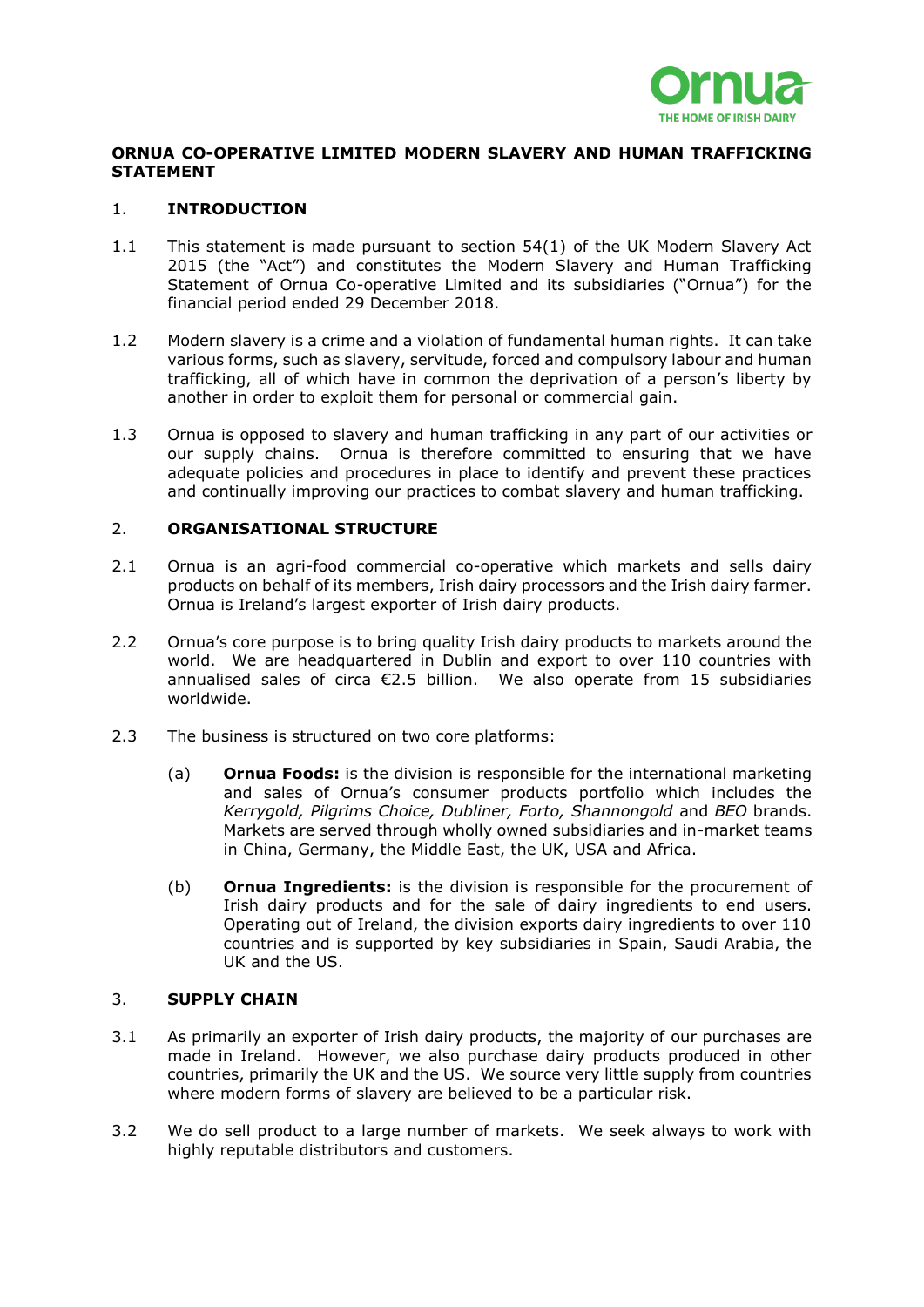

## 4. **Distribution and Packing Contracts**

- 4.1 We have an anti-slavery and human trafficking clause in all new distribution and packaging contracts since 2017. We require the third party to undertake that:
	- (a) it follows fair employment practices and its employees, personnel and other workers have safe working conditions and are paid a living wage;
	- (b) neither it nor any other person in its supply chain uses trafficked, bonded, child or forced labour or has attempted to use trafficked, bonded, child or forced labour;
	- (c) comply with all applicable laws, statutes, regulations and codes relating to employment law, slavery and human trafficking;
	- (d) not take or knowingly permit any action to be taken that would or might cause or lead Ornua to be in violation of any anti-slavery requirements; and
	- (e) at Ornua's request and cost, provide Ornua with any reasonable assistance to enable it to perform any activity required by any regulatory body for the purpose of complying with anti-slavery requirements.

### 5. **Due Diligence Processes for Slavery and Human Trafficking**

5.1 In the last twelve months as part of Ornua's initiative to identify and mitigate risk we have added a Modern Slavery section in our self-assessment questionnaire that all manufacturing/packing companies providing products or services to Ornua are required to complete and return with supporting documentation.

### 6. **ORNUA GROUP POLICIES RELEVANT TO SLAVERY AND HUMAN TRAFFICKING**

### **6.1 The Ornua Counter-Party Approval Process and Procedures**

We have increased the level of due diligence which we carry out prior to doing business with new third-party suppliers or customers. Accordingly, with effect from 1 March 2018 we have put in place new procedures for the approval of business counter parties that aim to ensure that they are compliant with all relevant requirements including modern slavery and human trafficking laws and regulations.

### **6.2 The Ornua Group Code of Business Conduct and Ethics**

The Ornua Group code on Business Conduct and Ethics sets out the Group's commitment to acting ethically and with integrity towards our employees and in all our business relations. The code applies to the Ornua Group and includes all subsidiaries, business units, functional operations and all employees whether permanent or temporary, as well as contractor or agency staff.

# **6.3 Equal Opportunities Policy and a Dignity at Work policy**

Ornua also implements an Equal Opportunities Policy and a Dignity at Work Policy. These policies are evidence of Ornua's commitment to fair employment practices